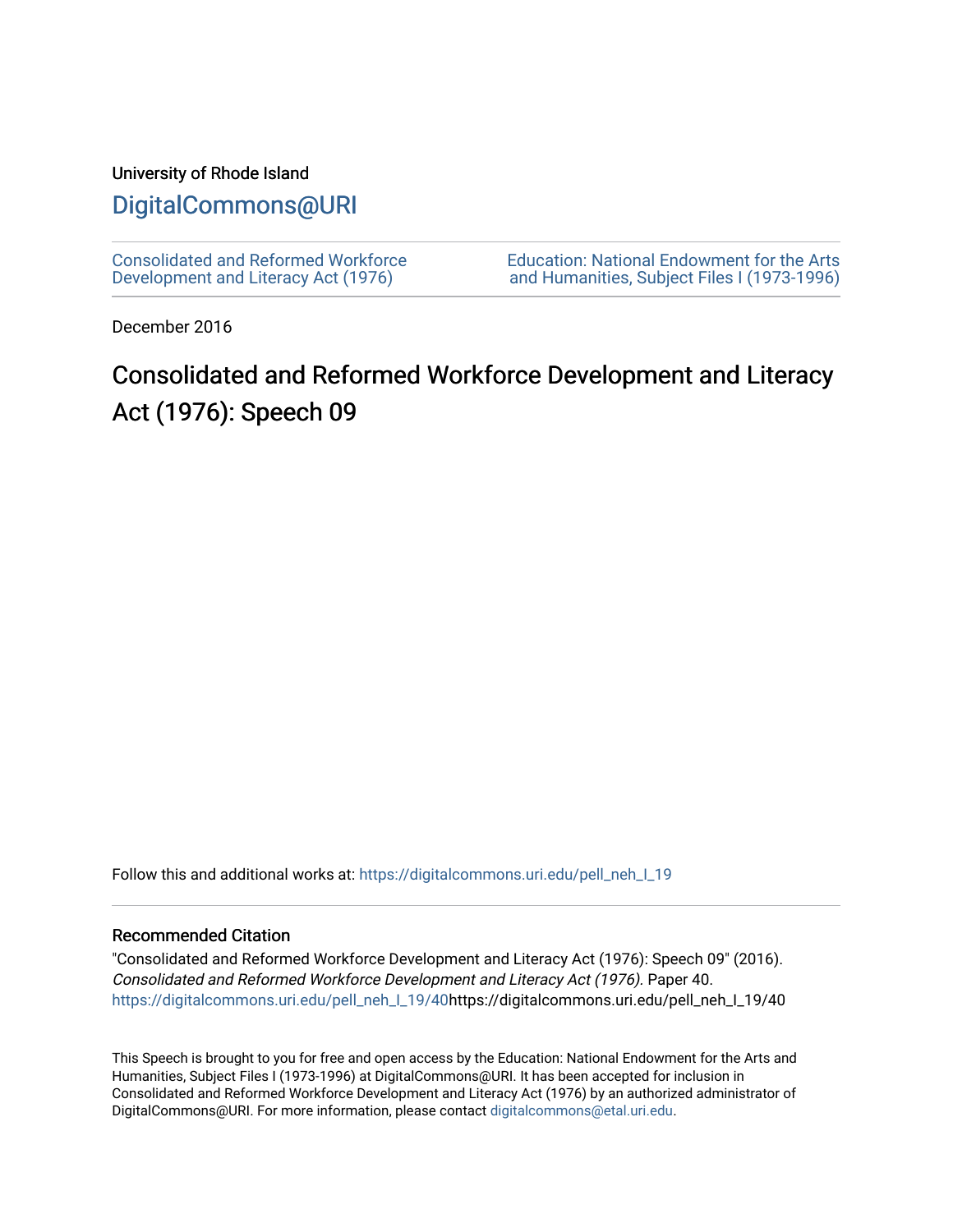State Apportionment

Background: The original Senate bill sent funds to the State, where employment and training funds would go to the Governor and education funds to the SEA. The House bill simply sent money to the State and did not specify the Governor or the SEA.

> At the staff level, we have tried to reach an agreement that would, in essence, mirror the original Senate provision. Employment and training money would go to the Governor; education money would go to the appropriate entity in the state. This last provision was done to try to accommodate states where the SEA was not the agency in charge of vocational education; some states have separate vocational education boards. The House is now insisting that money go to the State and then to the Governor and the education entity. This would put the State Legislatures in the middle of the thicket and would risk education money going to those in charge of education.

Talking Points: I believe we should be reluctant to change the provision as put forth by the Senate staff, which would send employment and training money to the Governor and education funds to the appropriate education entity.

> Current Vocational Education law does send money to the State and then to the State Board for Vocational Education. That provision, however, was changed in the Senate bill to the the SEA or the entity specified in state law or constitution. The alternative that has been proposed at the staff level, as I understand it, is carefully crafted to insure that education funds will flow to the intended education agencies, and I am concerned that any revisions to that language could well have untended and perhaps unfortunate consequences in directing funds where we do not intend them to go.

Issue:

 $\overline{\mathbf{C}}$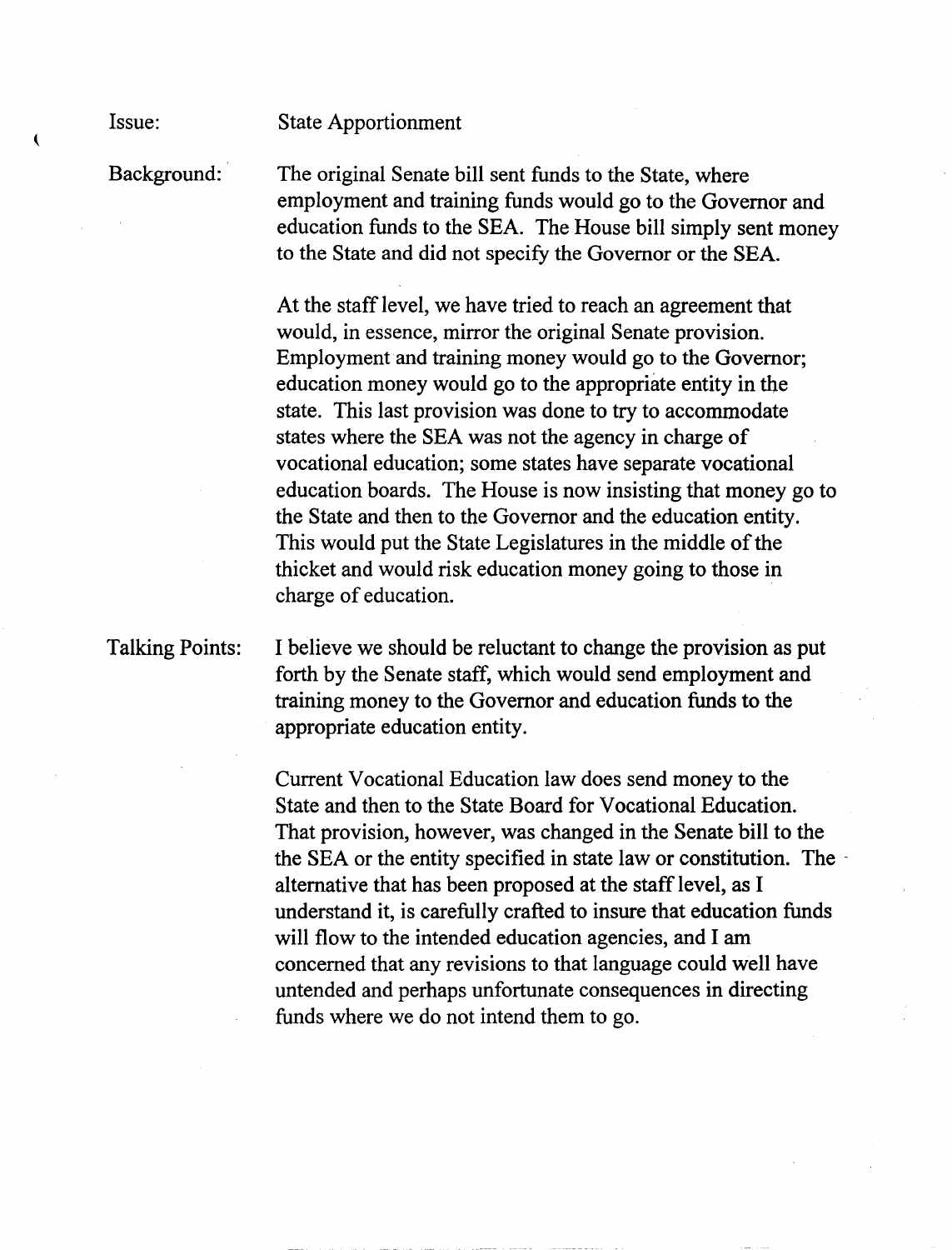$\int_{\mathbb{R}}\int_{\mathbb{R}}\iint_{\mathbb{R}}$ 

## STATE APPORTIONMENT

### EXPLANATION OF ISSUE:

¥.

Ì

THE STATE APPORTIONMENT ISSUE WOULD ALTER ALLOCATION OF FEDERAL WORKFORCE EDUCATION AND TRAINING FUNDS TO STATE EDUCATION AGENCIES AND GOVERNORS BY ASSIGNING THE RESPONSIBILITY OF ALLOCATION TO STATE LEGISLATURES FOR REDISTRIBUTION IN ACCORDANCE WITH STATE LAW GOVERNING EXPENDITURE OF FEDERAL FUNDS.

## TALKING POINTS IN OPPOSITION

--THIS IS JUST ONE ADDITIONAL EXAMPLE OF WHY BLOCK GRANTS COMBINING MULTIPLE GOVERNMENTAL FUNCTIONS ARE QUESTIONABLE CONCEPTUALLY. IS A NEW BLOCK GRANT WORTH THE TIME AND EFFORT REQUIRED TO ESTABLISH NEW ENTITIES, NEW PROCEDURES, NEW FISCAL AGENTS, ETC. AT THE FEDERAL LEVEL, STATE LEVEL, AND LOCAL LEVELS?

--ASSIGNING THE RESPONSIBILITY OF ALLOCATION TO STATE LEGISLATURES FOR REDISTRIBUTION IN ACCORDANCE WITH STATE LAW GOVERNING EXPENDITURE OF FEDERAL FUNDS IS UNPRECEDENTED IN FEDERAL STATUTES REGARDING EDUCATION GOVERNANCE AND ACCOUNTABILITY.